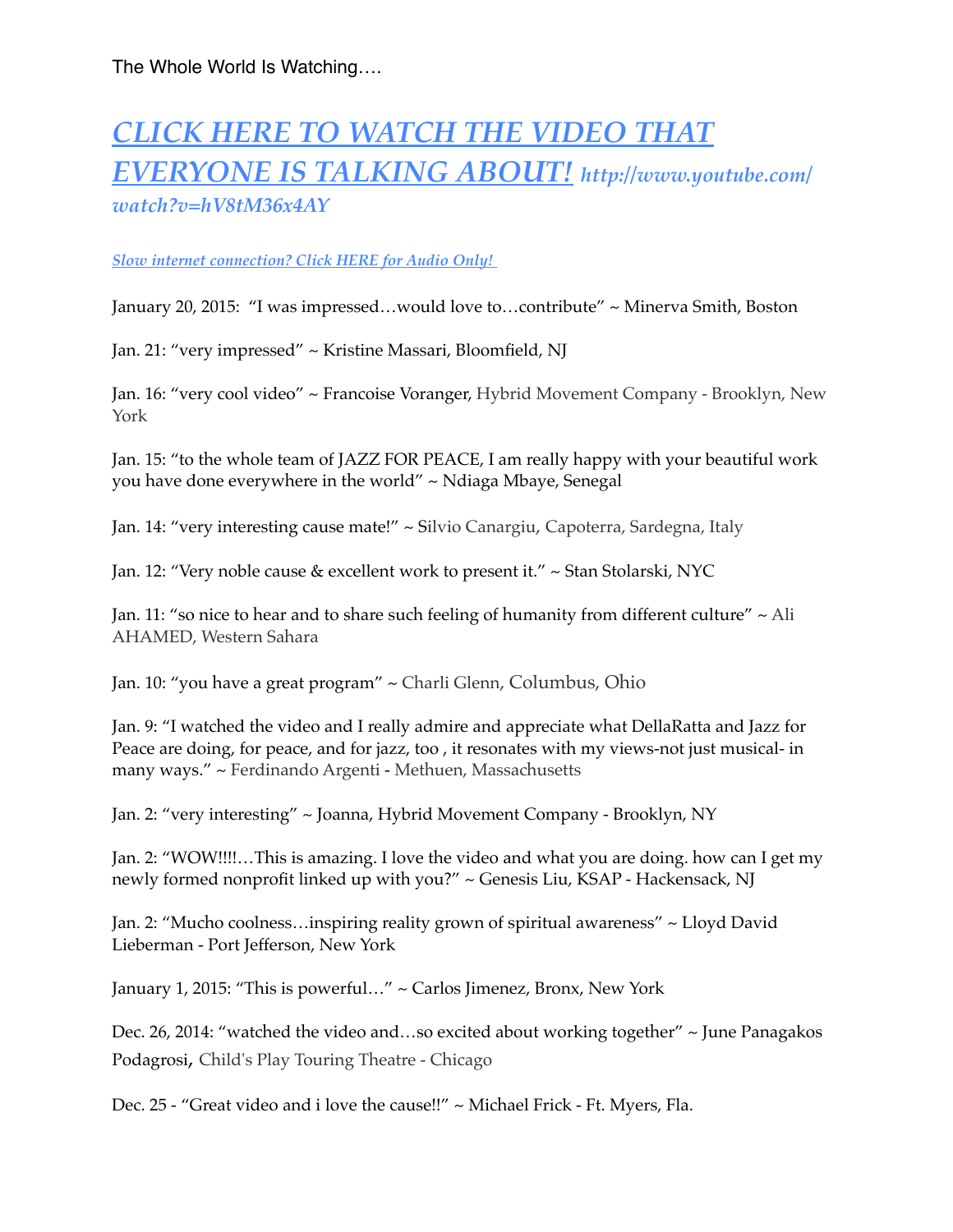Dec. 25 - "WOW Jazz For Peace is Amazing!" ~ Joseph B. Escobar, Summer House Orphanage Foundation - West Palm Beach, FL

Dec. 22 - "Your story is quite inspiring." ~ Barbara Abramowitz, Certified Grants Management Specialist, Nonprofit Finance Specialist, New York City

Dec. 22 -"very impressive" ~ SAINT CHARLES, Solar Music Group - San Francisco Bay Area

Dec. 19 - "Wonderful!" ~ Carlos Alberto Laguilón - Argentina

Dec. 11 - "Your work is wonderful" ~ Yael Acher-Modiano, New York City

Dec. 9 - "Great video and it is wonderful how it helps fund other causes/artists." ~ Gina Mills - Kansas City, Missouri

Dec. 8 - "The video was amazing wow" ~ JAH PEACE Motivational & Inspirational Speaker, District of Columbia Public Schools

Dec. 8 - "Very cool!" ~ Malia Rideout - Kailua Kona, Hawaii

Dec. 8 - "very interested in your program…" ~ Vinx De'Jon Parrette - Professor, Berklee College of Music

Dec. 7 - "your organization is fascinating, and I'm very impressed with the success that you've had." ~ Jonah David, Chicago

Dec. 7 - "Amazing" ~ Adir Habany, Israel

Dec. 5 - "very good job, Congrats!!!" ~ Makis Ablianitis, [Greece](https://www.linkedin.com/vsearch/p?countryCode=gr&trk=prof-0-ovw-location)

Dec. 4: "Nice Work" ~ Michael Levine & Juke Joint Jazz, Amherst, MA

Dec. 3 - "Wow, I'll make sure to share this." ~ Emer Mae Butler, Johannesburg, Africa

Dec. 3 - "It's GREAT!!" ~ Gustavo Buscamante, Colombia

Dec. 1 - "Wow! What an amazing mission." ~ Emily O'Hara, Social Innovation Advocate

Nov. 29 - "i am happy…very nice video" ~ Ndiaga Mbaye, Senegal

Nov. 29 - "watched this video…Great work, respect."~ Radovan Milićević, Director at Civic Action LINGUA, Kraljevo, Serbia

Nov. 28 - "You have done and are doing some great things!" ~ Gina Mills, Kansas City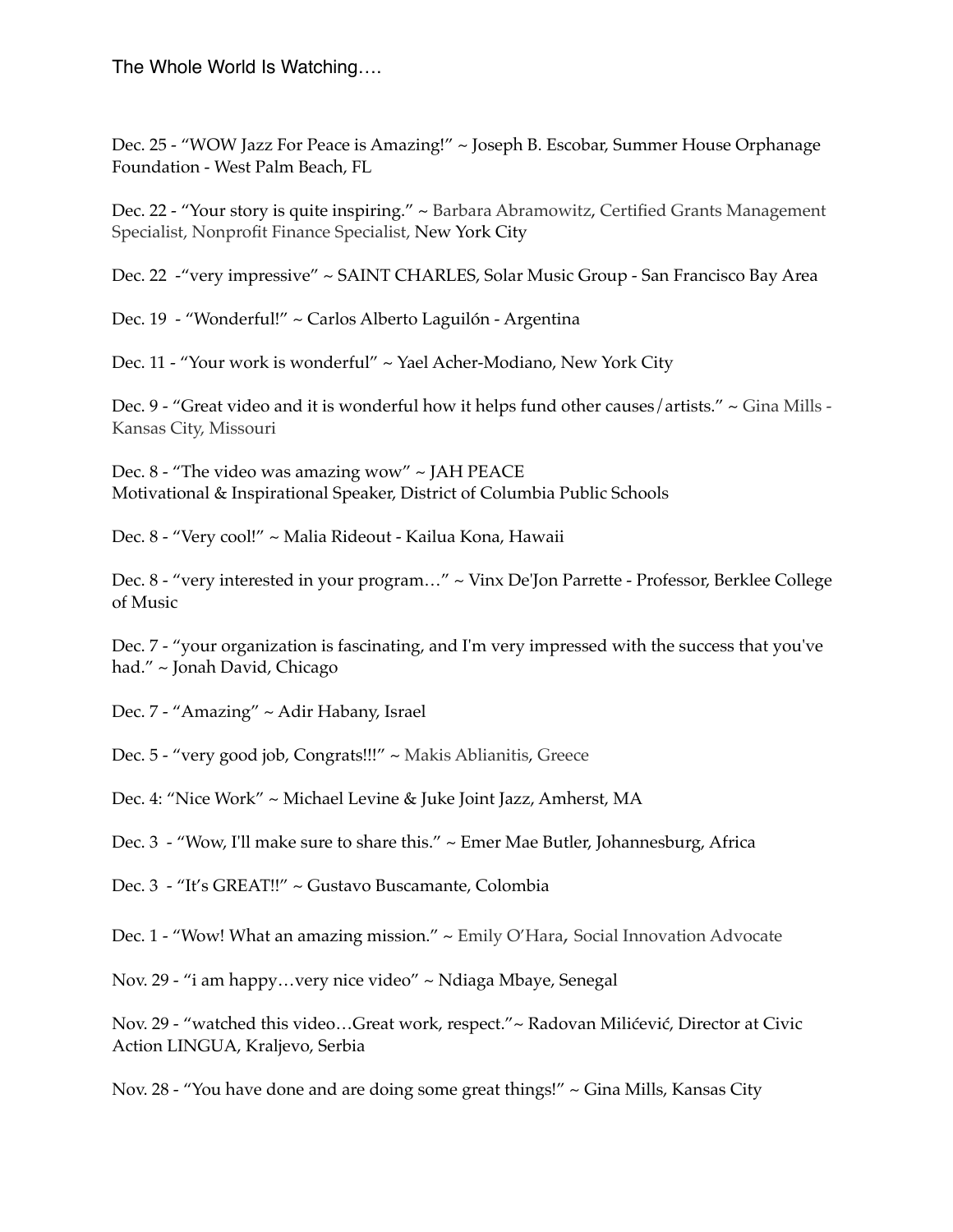Nov. 26 - "I have viewed the video….its a great work…i have seen many projects global you are really a great organization to the disadvantaged communities worldwide." ~ Kayongo Christopher - Executive Director at Hope Childen's Centre, Uganda

Nov. 25 - "Congratulations my friend!!" ~ [Guillermo Caro](http://www.linkedin.com/blink?simpleRedirect=0UdzgNd38Zh4BOpm9JpmQCcj1vp6lFpCBHoS5KsRZzoClJfmJB9CNFomRBcmZQciRBrm5Kbm8JoS9BrlZJrmZzbmNJpjRDrCBHoS5Ot2phs6RvcRxzcARyp4lhgjRKpmJLl6hFripSs6UZt2pRciQMcmFUdTsOqiRMsm4Mcj4ZpjYOtyZBbSRLoOVKqmhBqSVFr2VTtTsLbPFMt7hE&msgID=I5942727964595621888_500&markAsRead=), Co-Founder of OurMark - People Doing Good, Argentina

Nov. 24 - "I watched it i really love what you are doing…it's always better to give and help people in this world because you never know what life may bring tomorrow…keep up the great work" ~ Mark Bistany - Musician & [VP, Linius Software](https://www.linkedin.com/vsearch/p?title=VP+at+linius+software&trk=prof-exp-title), Los Angeles, CA

Nov. 24 - "Beautiful job. Congrats!"~ [Didinho Haddad.](http://www.youtube.com/profile_redirector/116789687204917664749) Sao Paulo, Brazil

Nov. 24: "This is wonderful moment to see what you do to help people who are living with poverty diseases.This is why i need to partner with my Organization to help vulnerable communities in Kenya . God bless your work." ~ John Mwanga , AT.FAMICA Kenya

Nov. 22 - "This is wonderful and now I know exactly what you do to contribute to humanity."  $\sim$ Diane Urban, 2014 Nominee Medal of Excellence for International Peace and Human Rights.

Nov. 20 - "I salute you this day. After watching the video, I have realized that you are what we need." ~ Douglas Rugano, Kenya

Nov. 19 - "Gr8 work, I luv it." ~ Roger 'Jah-D' Guthrie - Suhnrae MUzik - Melbourne, Florida

Nov. 18 - Great video!!! We are very interested!!! ~ Amery Jean - Artists United for Haiti Inc.

Nov. 14 - "I like your contribution to humanity…very inspiring." ~ Joe Di Marco - Sony Music Entertainment

Nov. 13 - "the video and message is clear and done in great taste!" J.J. - JJ's Music Scene, East Orange, NJ

Nov. 13 - "I just sent the video to my VP and this was exactly what we had in mind! " ~ Sheryl Denise Landry, Atlanta, GA

Nov. 10 - "Very Nice" ~ Stacy Wilson, Washtone Media, Dedham, MA

Nov.  $6 -$  "Just watched your video and want to commend you for all that you do."  $\sim$  Carmela Rappazzo, NYC

Nov. 5 - "It's wonderful" - Dahal Samuel Gbaa - Netherlands

Nov. 4 - "very interesting and empowering." ~ Kristal Pineros, Vienna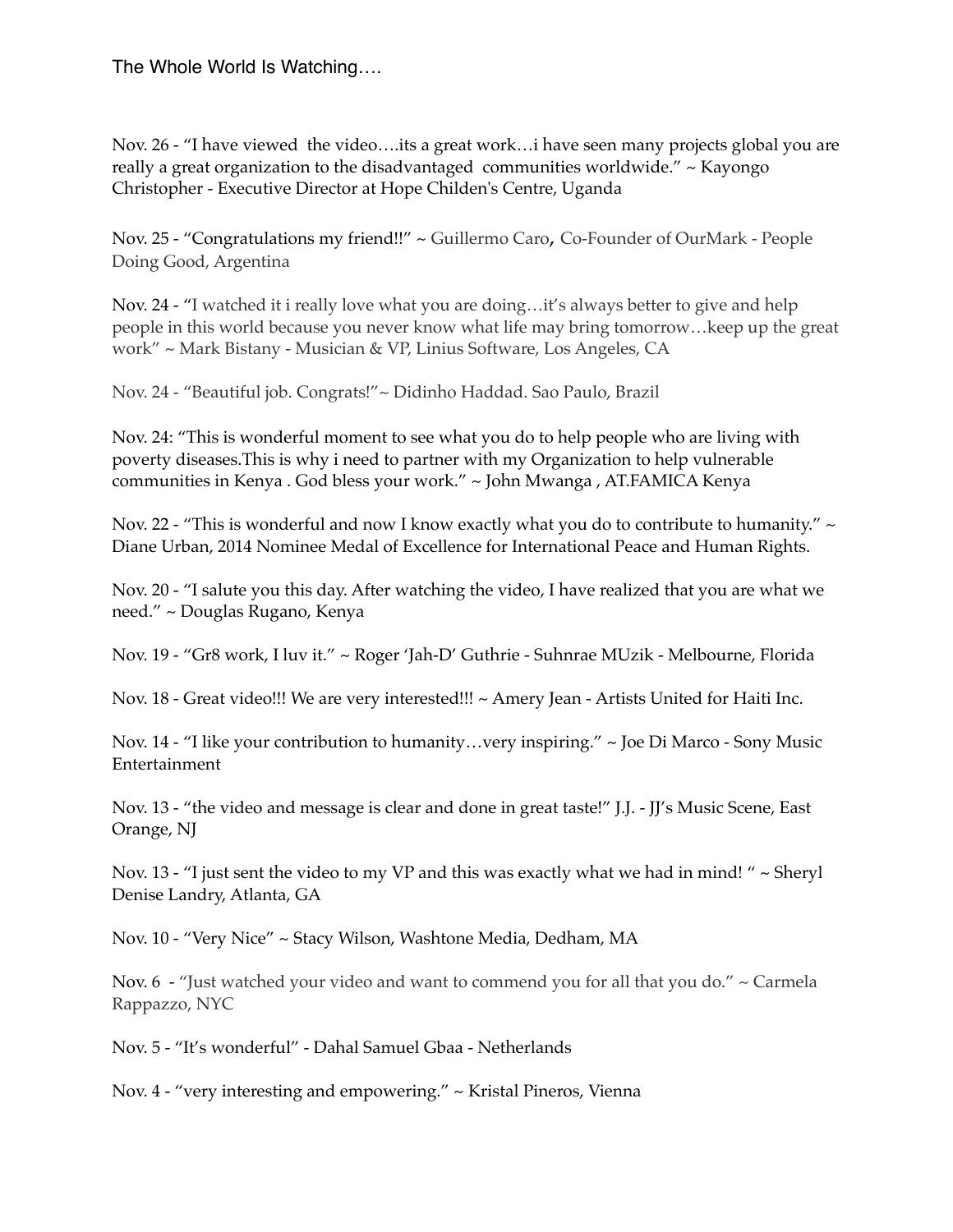Nov. 3 - "I have watched the video twice and its simply amazing….our humanitarian projects requests are becoming more and more increasing and we believe that with Jazz for Peace…we will be able to achieve this goal." ~ Penjo Baba, Cameroon

Nov. 3 - "watched the video….now I understand… Well Done!" ~ Maxim Micheliov, Founder of Design 4 Music, Lithuania

Oct. 31 - "incredibly proud…for this initiative. It's amazing and so giving!" ~ Rachel Z Hakim, New York.

Oct. 27 - "to you and your team…your works are magnificent" ~ Mang'ana Boniface - Tanzania

Oct. 26 - "John is well know for the work he does. I admire his tenacity (for) making the unknown known. I look forward to working with him in the near future assisting me with grant funding for VCHFoundation.org." ~ Vilma Walker, Executive Director

Oct. 21 - "FABULOUS!" ~ Donna Stevenson - Legacy Performing Arts, Inc. Philadelphia, PA

Oct. 20 - "About the video: it was very inspirational and warmed my heart to see that this organization really helps people in need all over the world. After this, I want to get involved even more than what I was previously planning." ~ Shekar Ramaswamy, Bay Area, CA

Oct. 14 & 15, 2014 "This is a terrific video. Jazz for Peace offers a breakthrough approach to build cross-cultural connections and friendships between people from Sierra Leone and the United States. With the tremendous needs of the Ebola Crisis in Sierra Leone and other West African countries, and important organizations such as B-Gifted Foundation, health security and peace can come at last. I endorse the efforts of these two organizations to come together in partnership to drive social change." ~ Nancy Deyo, Deputy Director, WomenStrong International"

#### "WE WANT THANK YOU VERY MUCH FOR ALL WHAT YOU ARE DOING FOR PEOPLE IN THE WORLD" ~ ABDERRAZAK BEN HAMMOUDA, ADDVO PRESIDENT, TUNISIA

"It is a great conversation of the heart and soul. The video says it all." ~ Sylvanus S Murray. Tanzania

"Jazz for peace is a real communication and connection between people. I feel so connected with other people I saw in the video who share the same feelings of hope" ~ Sheku Syl Kamara Belgium

"Jazz for peace is the best way to ….shares love with people in remote communities." ~ Mohamed Dabo Freetown

"After watching Jazz for peace video I gained an appreciation of the special love people can render through their creativity and talents. As an artist it helps me to believe in my dreams and feel we were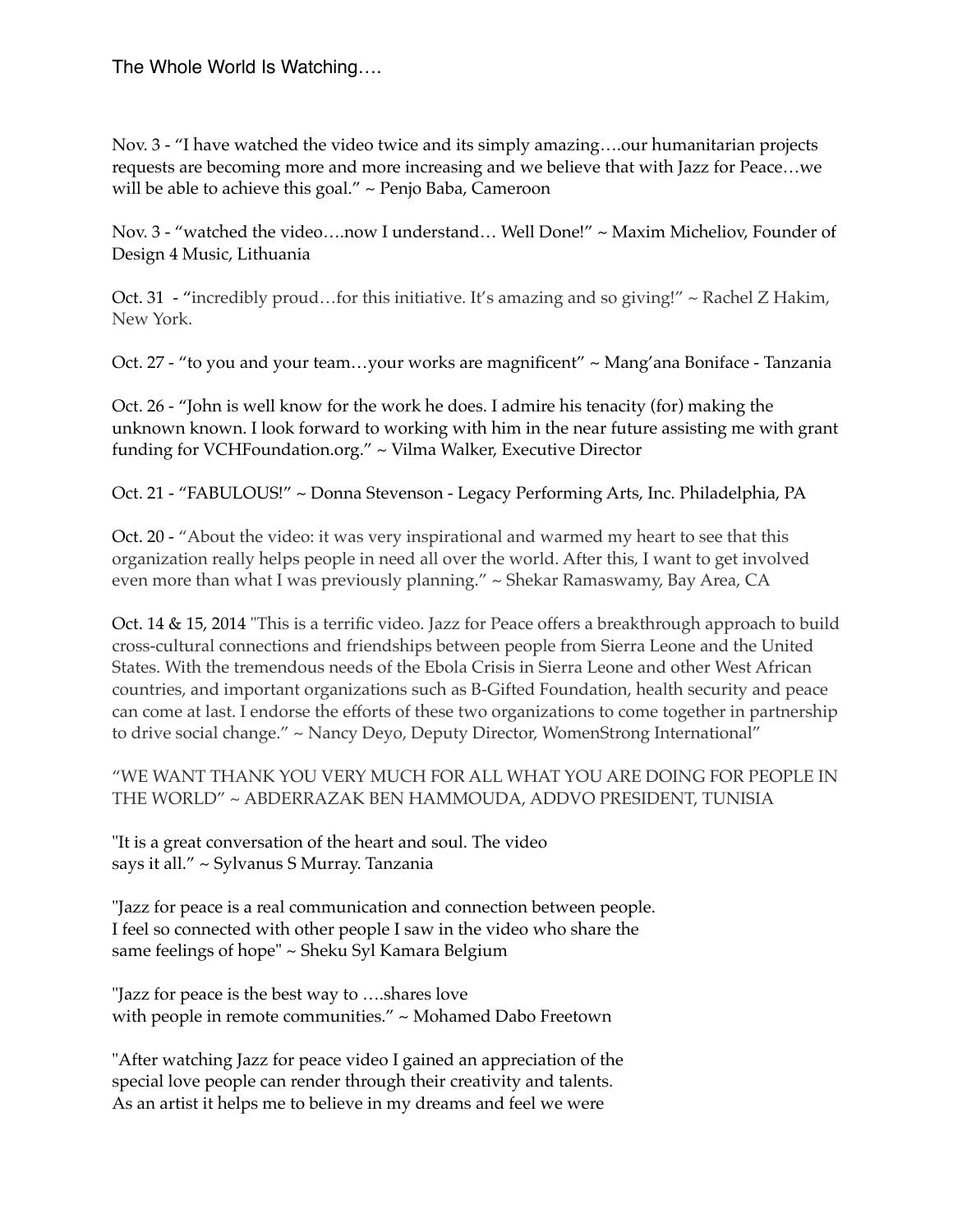taken seriously as artists, musicians." ~ Lustin Jay, Freetown

"The real true beauty of Jazz for peace music is that it connects people. It carries a message, and Rick and all the musicians, are great messengers." ~Margaret Greene UK

"Waoh! I see Jazz music and the band as some sort of superhero! They change the lives of real people and share real emotions." ~ Lindsey Sherwin

"The idea of Jazz for peace is to bring together one of the finest Jazz musicians who represent a voice of the voiceless and oppressed and can connect the world with each other in music for peace. Jazz for peace music concert brings all people together like one family, and through their songs they try to harmonize everyone and each other." ~ Lamin Syl Kamara

"This is truly incredible fundraising I in love with the video will love to be part of it." ~ Kate Cumming NY

"This is truly amazing how jazz for peace can be used as a weapon to help humanity am truly touched with this noble cause". ~ Fredrick Diaz, NYC

"It takes patience and persistence to put together a good music initiative such as Jazz for peace. I wish you every success" ~ Maxwell Adew

"Awesome video very touching". Eddie Lincoln Seattle WA

"After watching the video and saw the Extent Rick and his team can go, I feel Jazz for peace is the last refuge of weary soul. I enjoy the Jazz musicians and their music and I believe anyone listening to them does." ~ Cecilia Greene UK

"It's high time we begin to feel the pain of others and device an innovative approach like Jazz for Peace to help solve them is a great video everyone must watch." ~ Kyle Taylor - Detroit

"Jazz for peace musicians are doing what they're born to do. Through their Jazz songs they have tuned into a purpose of raising support for worthy cause. Their songs and outreach are really align with such goals. They are setting up funding goals so that their collective vision is an expression of that purpose to make a difference in the lives of others. " ~ Andrew Benson Greene

"Jazz for peace are not only musicians but activist. They feel for people in challenging circumstances. " ~ June Gorman CA USA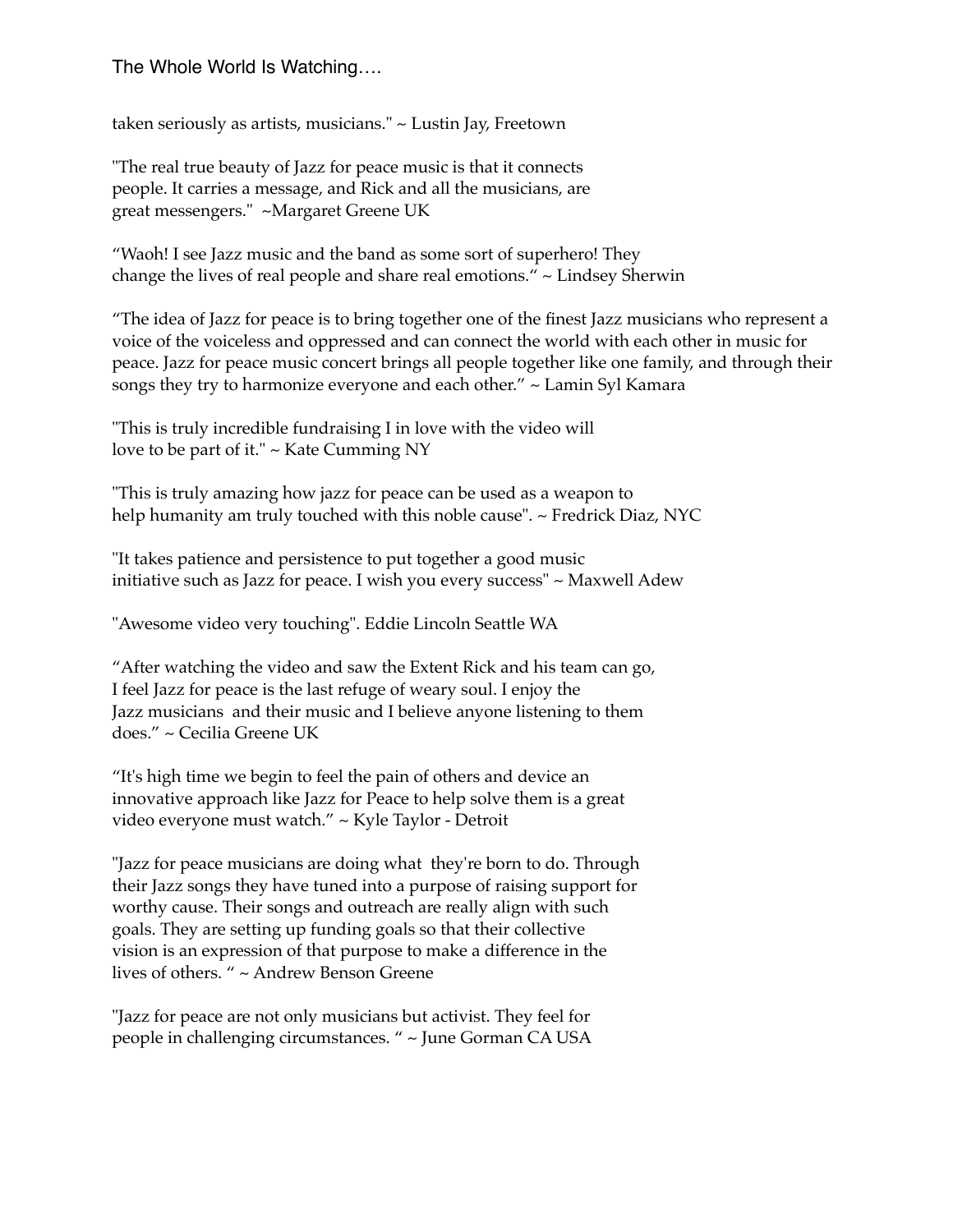Received: Oct. 13, 2014 - "its a great movement. I have liked the video." ~ Wambayo Samuel, Executive Director, Kids Club Kampala - Uganda, Africa

Received: Oct. 10, 2014 - "…..worthwhile and very much needed" ~ De Wayne Williams General Manager, BCRD

Oct. 9, 2014 - "A wonderful video ! Its humbling and Im grateful for grant programs like yours. Thank You!" ~ Helen Demers ~ Soaring Art Therapy, Ontario, Canada

10/08/14 - "Oh, what you do is so noble. Thank you so much…" ~ Rachel Walker - British Columbia, Canada

10/04/14 - "Amazing" Kim Kilesti - Executive Director, The Living Museum.

10/03/14 - "it (Video) was great!" **~** Ulrike Zillner - Los Angeles, CA

Sept. 30, 2014 - **"**I watched your youtube video it's nice and touch my heart about the company and the message of you peace that you bring around the world. I really want to say it great your video." **~** Kedar Elion**,** Africa Cohac manager **-** Columbus, Ohio

Sept. 28, 2014 - "Mr. De Angelis, thanks for the Video and I applaud your vision and outstanding service to worthy causes and Artist. Many thanks," Ricardo Rose - CEO, RoseGroup Entertainment

Sept. 25, 2014 - "Wonderful" - [Dean Lowman](https://www.linkedin.com/profile/view?id=37970508&locale=en_US) - Teacher, Heaven's Reach Ministries

Sept. 24, 2011 - "Rick…that is the heaviest thing i've seen! congratulations," - Leo Traversa - Bassist Extraordinaire

Sept. 24, 2014 - "Great video and great things that you guys do!" - [Aries Deng](https://www.linkedin.com/profile/view?id=253451176&authType=name&authToken=YBCj&goback=)

Sept. 24, 2014 - "Rick congratulations!!!!" ~ Guillermo Caro - Co-Founder of OurMark - People Doing Good

September 19, 2014 - This is great John!!!! Thanks for the send on this!!!!!! ~ [Lasana Akachi](https://www.linkedin.com/profile/view?id=993674&authType=name&authToken=hDIm&goback=)

September 18, 2014 - "Saw your website and I must say I am amazed at what you have accomplished with this program. Touching the lives of that many people across the planet must have a fantastic lifting effect to your life. Very satisfying indeed! We could use this kind of benefit on the islands as well, especially in the schools……I would love to be a part of this positive experience." ~ Darryl Pellegrini - Drummer for Amy Hanaiali'i - Hawaii